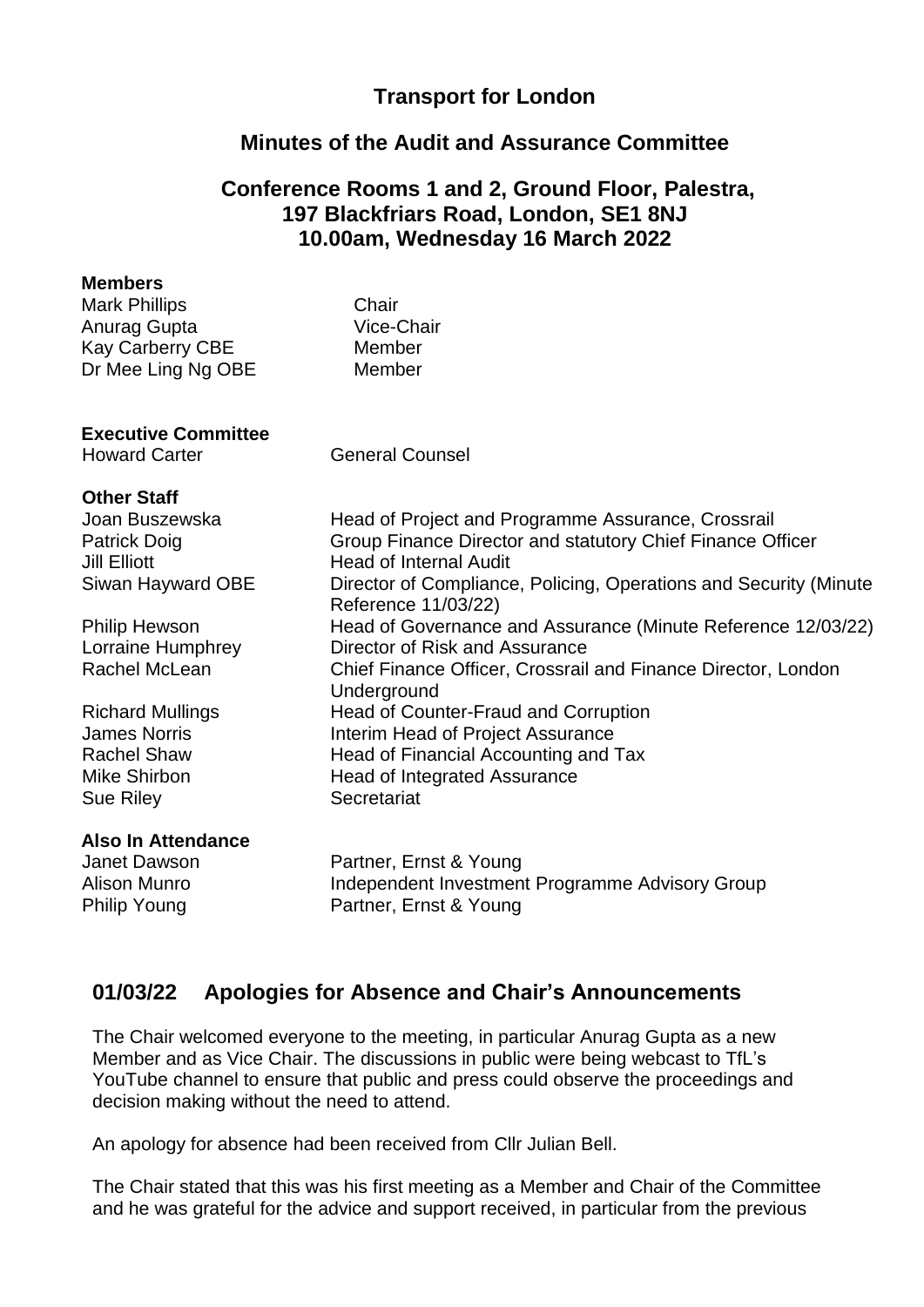Chair, Anne McMeel and the former Vice-Chair, Dr Lynn Sloman MBE, as well as key staff. He looked forward to continuing the important work of the Committee.

The Chair reminded those present that safety was paramount at TfL and encouraged Members to raise any safety issues during discussions on a relevant item or with TfL staff after the meeting. No matters were raised.

Following the meeting Members were scheduled to meet with the Chief Finance Officer for the annual informal meeting.

# **02/03/22 Declarations of Interest**

Members confirmed that their declarations of interests, as published on tfl.gov.uk, were up to date and there were no additional interests that related specifically to items on the agenda.

### **03/03/22 Minutes of the Meeting of the Committee held on 1 December 2021**

The minutes of 15 September 2021, which were approved at the last meeting, were incorrectly headed as a Teams only meeting, and would be amended accordingly.

**The Committee approved the minutes of the meeting held on 1 December 2021 and authorised the Chair to sign them.**

# **04/03/22 Matters Arising and Actions List**

Howard Carter introduced the paper, which set out progress against actions agreed at previous meetings of the Committee. A date for the half day discussion on TfL's Enterprise Risks had now been scheduled.

**The Committee noted the Actions List.**

# **05/03/22 Integrated Assurance Plan 2022/23**

Lorraine Humphrey and Jill Elliot introduced the Integrated Assurance Plan for 2022/23.

The move away from the traditional annual plan to a rolling 18-month programme would allow for more flexibility, responding quickly to changes across the organisation. The Plan was based around key areas of risk, core activities and business led activities. This would also reduce the number of deferred and cancelled audits. Due the dynamic nature of the Plan it would continue to be updated.

The Committee welcomed the new approach and reporting format.

Members were assured that staffing levels, resourcing and expertise within the Risk and Assurance Directorate were adequate to deliver the Plan.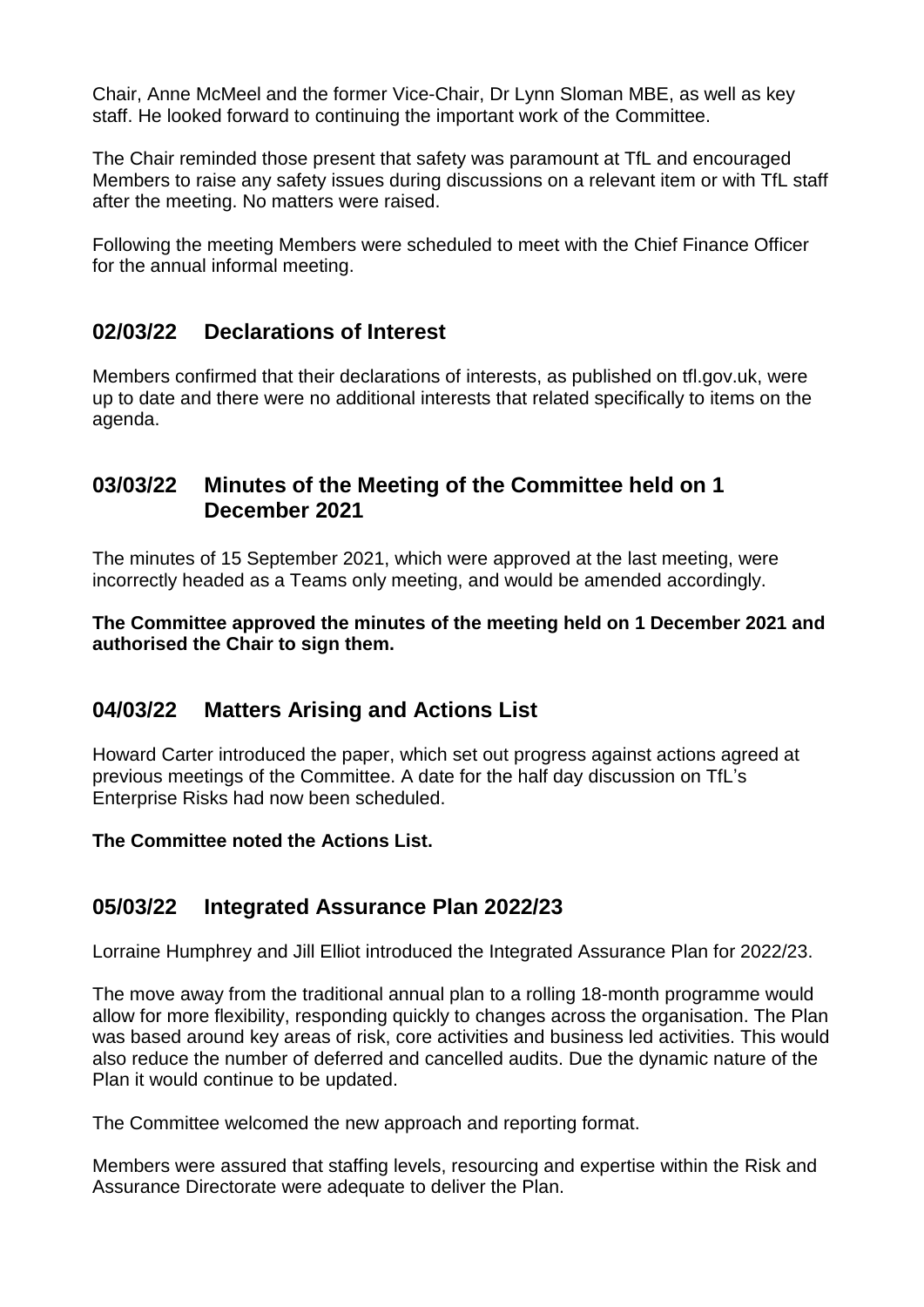Work was progressing on the implementation of the new requirements as part of the Task Force on Climate Related Financial Disclosures.

### **The Committee approved the Plan.**

# **06/03/22 Risk and Assurance Quarter 3 Report 2021/22**

Lorraine Humphrey introduced the report setting out work completed by the Risk and Assurance Directorate during Quarter 3 of 2021/22, work in progress and planned activities. Jill Elliott, Richard Mullings, James Norris and Mike Shirbon were also present.

Moving forward there would be a greater focus on management actions and a review of the approach to ensure a more robust process. An improvement in customer feedback of the internal audit process was also being looked at and all responses were analysed.

Members of the public were now able to submit information regarding suspected fraud or corruption via the TfL website, and this had led to an increase in reports received. The Committee sought assurance that this wasn't resource intensive for staff but was considered manageable using established methods of triaging referrals.

The Committee congratulated the Counter-fraud and Corruption team for their work in identifying a number of key cases which had led to improvements in a range of control measures. All identified fraud and corruption cases were investigated fully to ensure lessons were learnt and mitigation measures applied.

Related procurement contracts under investigation were reviewed by Legal to ensure that they were appropriate and value for money.

**The Committee noted the report and the supplemental information on Part 2 of the agenda.**

# **07/03/22 Enterprise Risk Update – Governance Controls and Suitability (ER13)**

Howard Carter introduced the paper providing an overview of the Level 0 Enterprise Risk 13 – Governance and controls suitability.

An annual briefing on major security incidents, for all Board Members, was being scheduled.

**The Committee noted the paper and the supplemental information on Part 2 of the agenda.**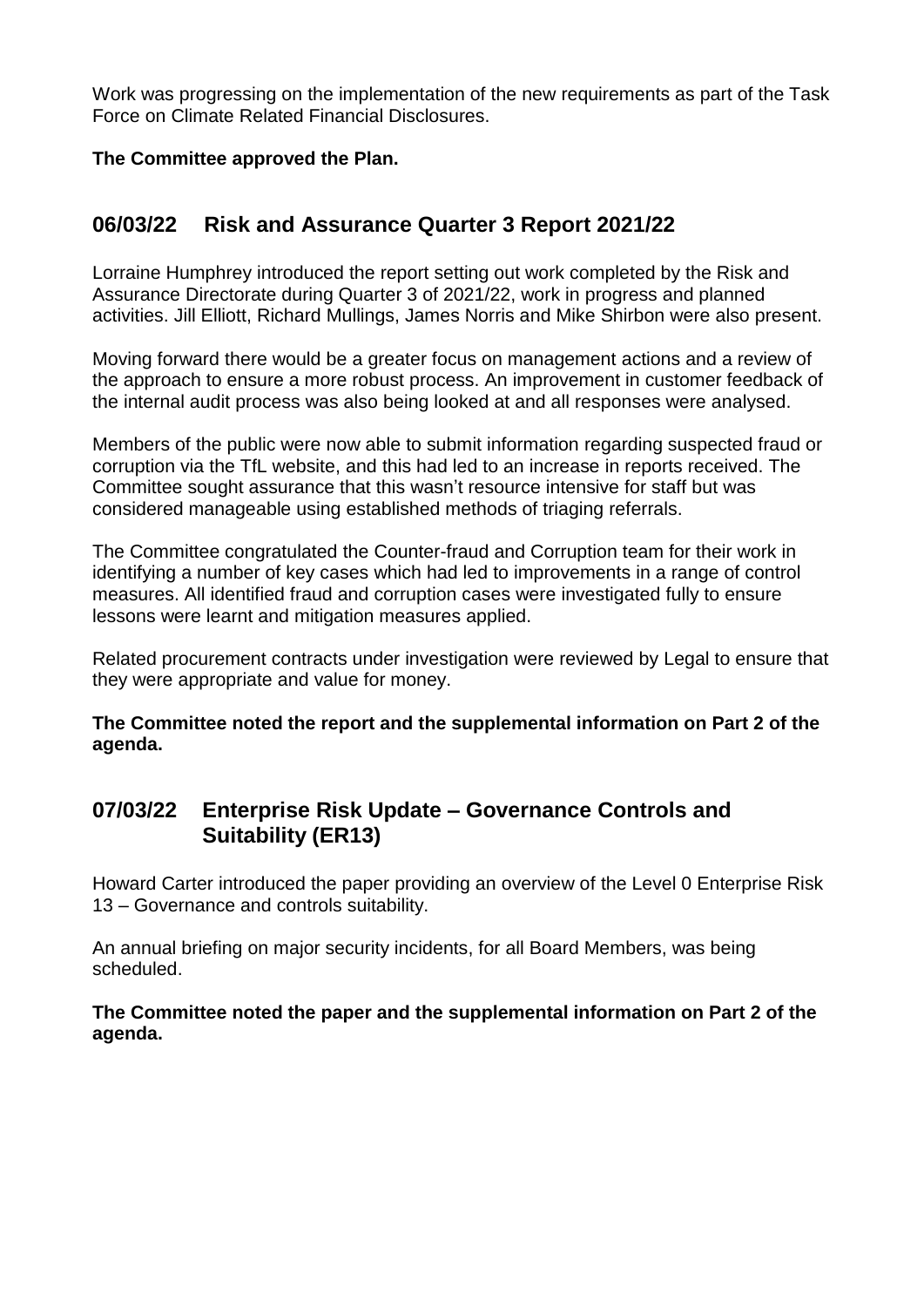# **08/03/22 Independent Investment Advisory Group Quarterly Report**

Alison Munro presented the Independent Investment Programme Advisory Group (IIPAG) quarterly report.

There were no overdue critical management actions. Some of IIPAG's work programme had been deferred pending clarity around TfL's long-term funding position and the linked Investment Programme but key reviews and cross-cutting work continued.

#### **The Committee noted the report and the management response.**

### **09/03/22 Elizabeth Line Programme Assurance Quarter 3 Report 2021/22**

Joan Buszewska introduced the overview of programme assurance activity in relation to the Elizabeth line during Quarter 3 of 2021/22. Rachel McLean was also present for this item.

The Integrated Assurance Schedule would be submitted to the next meeting.

#### **The Committee noted the paper.**

# **10/03/22 Critical Accounting Policies**

Patrick Doig and Rachel Shaw presented the update on the Group's critical accounting policies.

The EY presentation on the Task Force on Climate Related Financial Disclosures would be shared with new Committee Members. **[Action: Secretariat]** 

#### **The Committee noted the paper.**

### **11/03/22 Personal Data Disclosure to Police and Other Statutory Law Enforcement Agencies (2021)**

Siwan Hayward OBE presented the annual update on the disclosure of personal data to the police and other statutory law enforcement agencies in 2021 for the prevention of crime and detection in London.

There had been a marked decrease in pickpocketing due to the lack of crowds as a result of the coronavirus pandemic. The number of reports of sexual offences on the transport network had increased but this was likely due to the zero-tolerance approach taken by TfL and the related publicity campaigns.

The Committee noted that further improvements in the provision of data to supporting finding missing persons was underway.

Information provided by TfL was often critical in the successful prosecution of dangerous criminals, but the outcomes were rarely shared with the enforcement team. A leading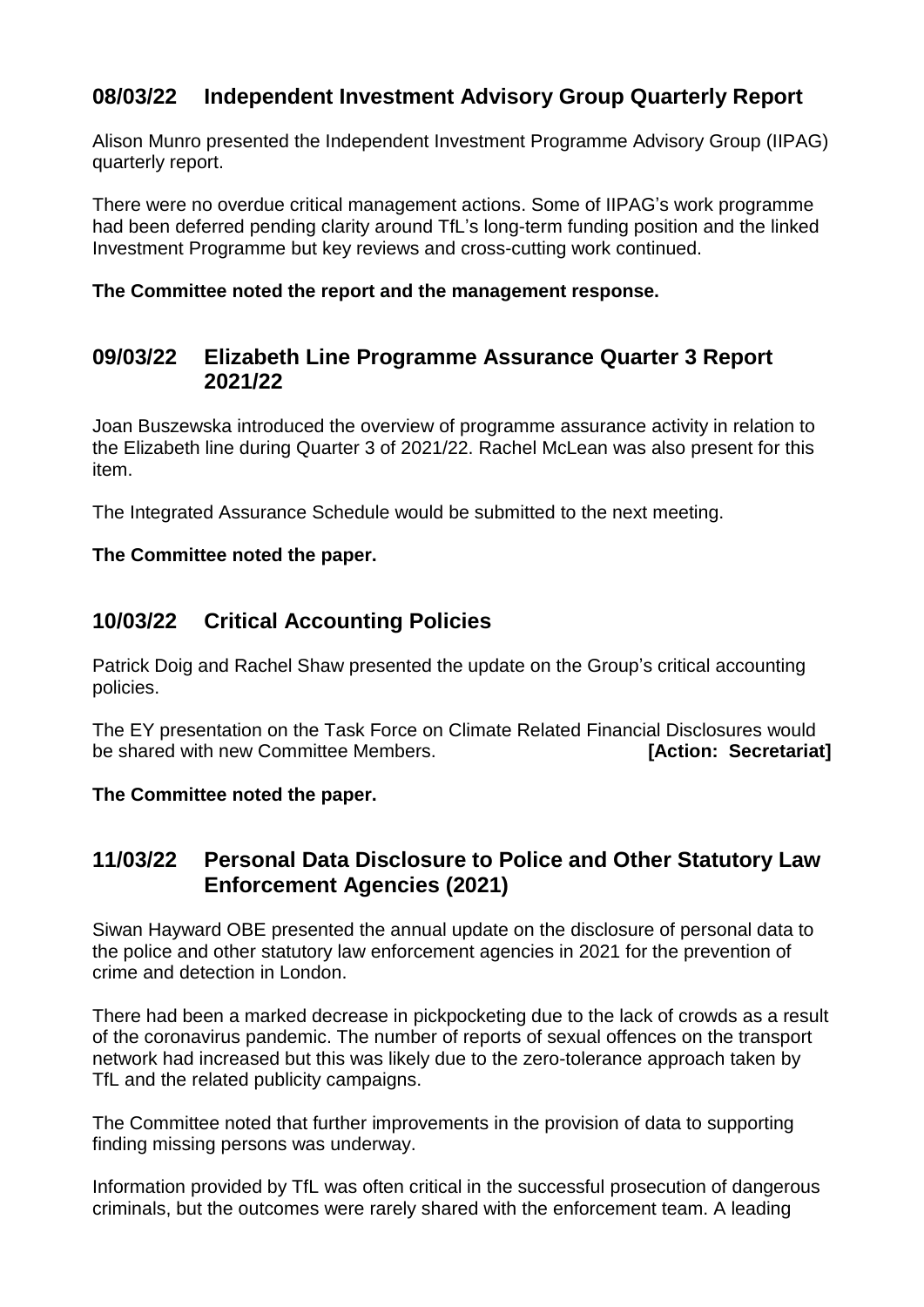police investigator had recently sent a letter of thanks acknowledging the critical work of TfL staff in resolving the tragic murder case of Marie Rawlings.

The Committee requested that statutory agencies be encouraged to provide updates to the policing and security team in a more systematic way.

#### **[Action: Siwan Hayward OBE]**

### **The Committee noted the paper.**

# **12/03/22 Finance Control Environment Trend Indicators**

Patrick Doig introduced the quarterly report on Financial Control Environment Trend Indicators. Philip Hewson was also present for this item.

Improvements in the processing of financial payments and a reduction in Direct Awards (previously Non-Competitive Transactions) continued. The aim was to avoid the issuing of Direct Awards through changes in contracts and licences at the start of the procurement process.

The Chair requested that targets for automated processing payments and value for money metrics be included in future reports. **[Action: Patrick Doig]** 

Members were advised that all Direct Award contracts were scrutinised for value for money and linked sub-contracts were still subject to competitive processes.

The Committee asked that EY review contracts and payments as part of their auditing process. **[Action: Patrick Doig/EY]**

**The Committee noted the paper.**

### **13/03/22 Register of Gifts and Hospitality for Members and Senior Staff**

Howard Carter presented the quarterly update on the register of gifs and hospitality for Board Members and senior staff.

#### **The Committee noted the paper.**

### **14/03/22 Members' Suggestions for Future Discussion Items**

Howard Carter presented the current forward plan for the Committee.

#### **The Committee noted the paper.**